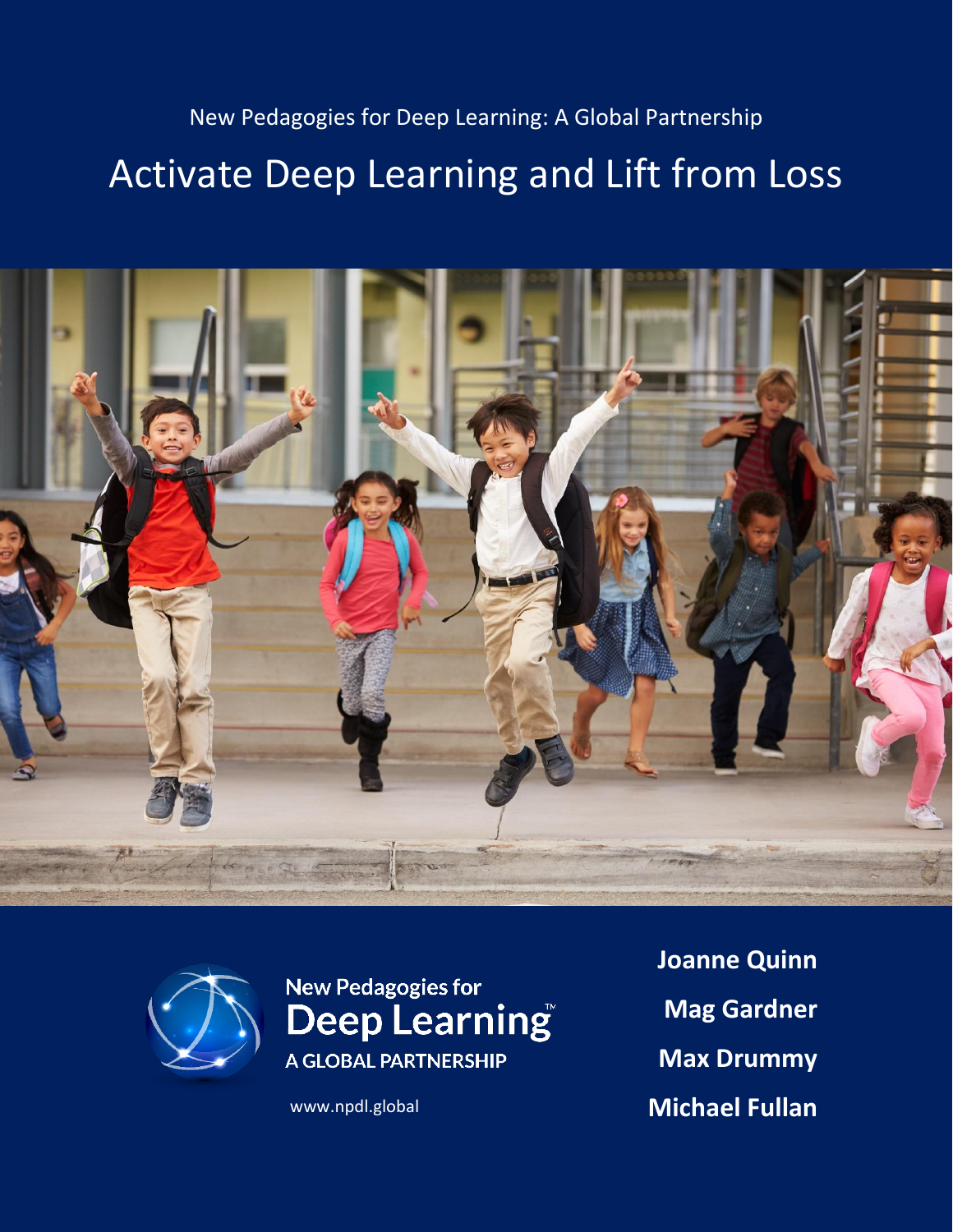# **Ten Priorities to Activate Deep Learning and Lift from Loss**

#### **Joanne Quinn, Mag Gardner, Max Drummy, Michael Fullan**

Enduring the pandemic has been like riding a roller coaster without seatbelts. For most, it's been an unnerving experience. This year has exposed the inequities of society and education. With an end in sight, it might be tantalizing to dream that we can return to the way we were. Nothing could be further from the truth. The pandemic's tentacles have touched everyone in some way. Our neuropathways have been rewired. Trauma, stress, boredom, and inactivity have affected our cognitive functioning and perpetuated chronic stress.<sup>1</sup> We are all different now. By necessity school has also changed. Schools have embraced new protocols, technology, the outdoors and a focus on well-being. Quite simply, there is no going back because students, teachers, families and society are not the same anymore. As Alice Walker says, "You can't step in the same river twice. The river is different and so are you."

#### **Come back anew.**

Instead, let's view this period as the clean slate that it can be. Come back anew based on what we have learned during this time away. Imagine a school where students walk in and feel welcome and excited to connect with each other through learning that is relevant and purposeful. This school is a community of connection, of wonder, of joy. This is a place where each student matters-- where equity, well-being and rich, engaging learning liberates each student to flourish.

#### **Resist the quick fix.**

As we welcome students back there will be many challenges to address. One such challenge is "learning loss" as cited by several authors. <sup>2</sup> Our first instinct may be to triage the 'loss' and respond with testing, streaming, and remediating students as the efficient and obvious solution. However, we strongly caution against this approach. First, it's an old model that has failed to serve



our most vulnerable students. Second, educators cannot assume they know the student now as they did pre-pandemic. Rushing in with remediation does not respect how the student has grown over the past year. Also, sifting and sorting students purely based on reading and math reinforces

<sup>1</sup> Cushing, E. (2021, March) Late stage pandemic is messing with your brain. *The Atlantic.* 3(8).

<sup>2</sup>Dorn, E., Hancock, B., Sarakatsannis, J., & Viruleg, E. (2020, December 8). *Covid-19 and learning loss: Disparities grow and students need help*. New York, NY: McKinsey. [https://www.mckinsey.com/industries/public-and-social](https://www.mckinsey.com/industries/public-and-social-sector/our-insights/covid-19-and-learning-loss-disparities-grow-and-students-need-help)[sector/our-insights/covid-19-and-learning-loss-disparities-grow-and-students-need-help](https://www.mckinsey.com/industries/public-and-social-sector/our-insights/covid-19-and-learning-loss-disparities-grow-and-students-need-help)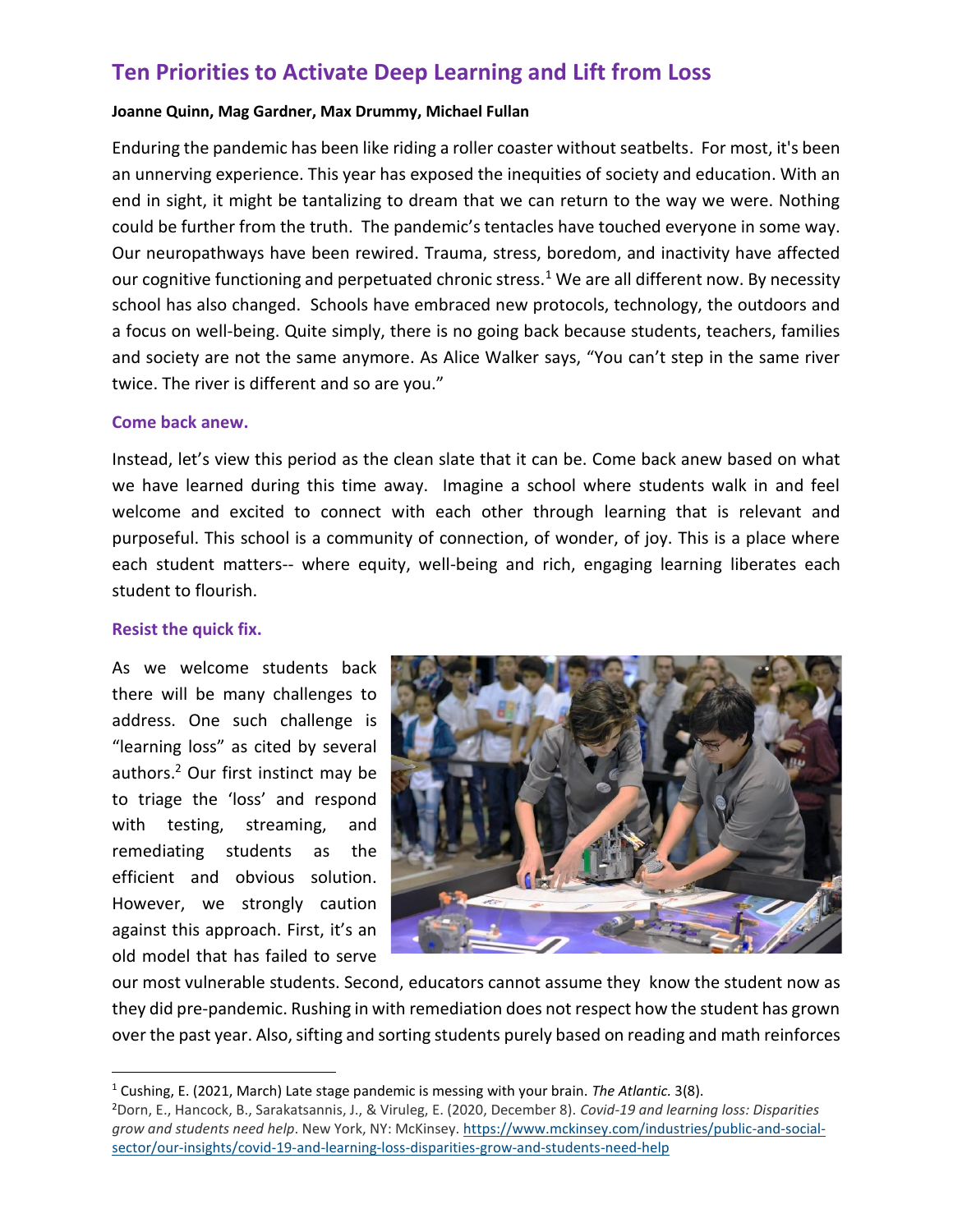damaging social stigma and can pull them away from quality learning experiences that could be deeply meaningful and highly reflective. Lastly, it is entirely possible that such tone-deaf mitigation attempts would further exacerbate an already desperate situation by further discouraging students from returning to school. We urge schools to resist the temptation to jump to the 'quick fix'.

### **Activate Learning.**

Transition is a massive challenge at this time. However, we must seize this unique moment to activate the students' innate desire to connect and be curious through authentic deep learning experiences. Not only will this re-engage them in school but it will also accelerate the learning as motivation and engagement combine to lift them from learning loss. Schools and students will thrive when they embrace a unified purpose that focuses on equity, well-being and deep learning.

We propose educators execute 10 priorities to activate deep learning and lift students from the loss they have encountered during this fragile period. These priorities will set schools on this energizing path.





**New Pedagogies for** Deep Learning **A GLOBAL PARTNERSHIP**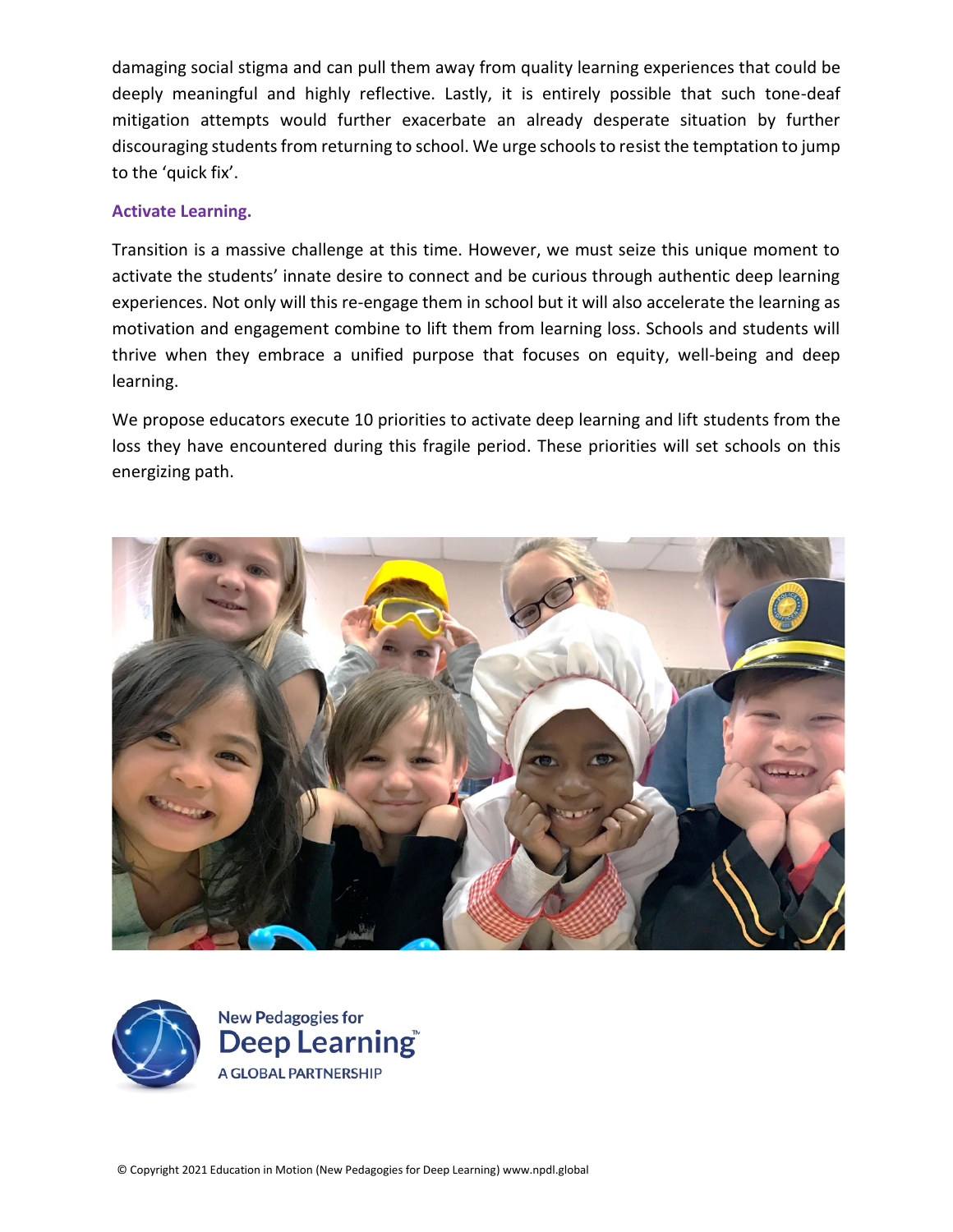## **Ten Priorities to Activate Deep Learning and Lift from Loss**

#### **1.Use an Asset Lens**

Treat people like they're broken, and they will respond as though they are. Use an asset lens by recognizing strengths and investing belief in them and they will surprise you. Begin by listening to student voice. Interview kids to hear their stories, how they have coped, and what they have come to understand about themselves at this time. Listen and watch for the learning gains rather than the gaps and build on those. Co-identify new learning possibilities that could inspire them to re-focus on their futures.

#### **2. Nurture Well-being**

We cannot all be mental health specialists, but we can all be human. Authentic relationships are key to supporting our collective well-being. Take dedicated time to nurture meaningful connections with students so they know you care. Remind students of the importance of friendship and how to support each other. Everyone in the community, staff, students, and parents should be aware of how to recognize trauma and how, as humans, they can offer support. For those students who are alienated, solidify the connection with an enduring caring adult who will check in with the student for at least six months.

#### **3. Make school a happy place**

For students, being at home has been at its best, lonely. Refresh the school community by restoring joy, color, music, laughter, movement, and celebration. Bring back the heart-warming rituals and shared norms that generate psychological safety and inclusion. Consider ways to help each student feel special, significant, and that they belong to a community. Make it a place where they want to be. This is not fluff or a detour from the learning. To reach students' minds, we must pass through their hearts first.

#### **4. Ignite their interest through deep learning**

Know that fanfare will only take you so far. If the spectre of boredom (such as textbooks, quizzes, and worksheets) haunts the classrooms, students will quickly disengage, and it will be a sure sign that nothing has authentically changed at school. We need to re-engage students with deep, meaningful, relevant learning. There is a lot to do here but the simplest way to begin is by incorporating student voice and choice. Position yourself as a learner by listening to what students are interested in. Model curiosity and theirs will quickly follow.

#### **5. Remember: one size fits no one**

When you have listened to students' interests and strengths, meet them where their minds are. This may mean differentiated instruction, purposeful grouping, customized timetabling, individualized support, partnering students with other experts. While this sounds like a lot of work up front, it will reduce disengagement and other concerns later on.

#### **6. Don't track, don't test, don't retain**

Tracking, testing and retaining practices hold students back. Students view these as punishment like a curse that keeps on giving. It may happen once but its effects chip away at student confidence and competence for a lifetime. Instead, agree as a staff that for one full month, you will delay dispensing judgment. Suspend practices that alienate students. Instead, substitute with interactive strategies like descriptive feedback, small group and individual conferencing and self/peer assessment. Then watch students bounce to life as they take interest and gain independence in their learning.